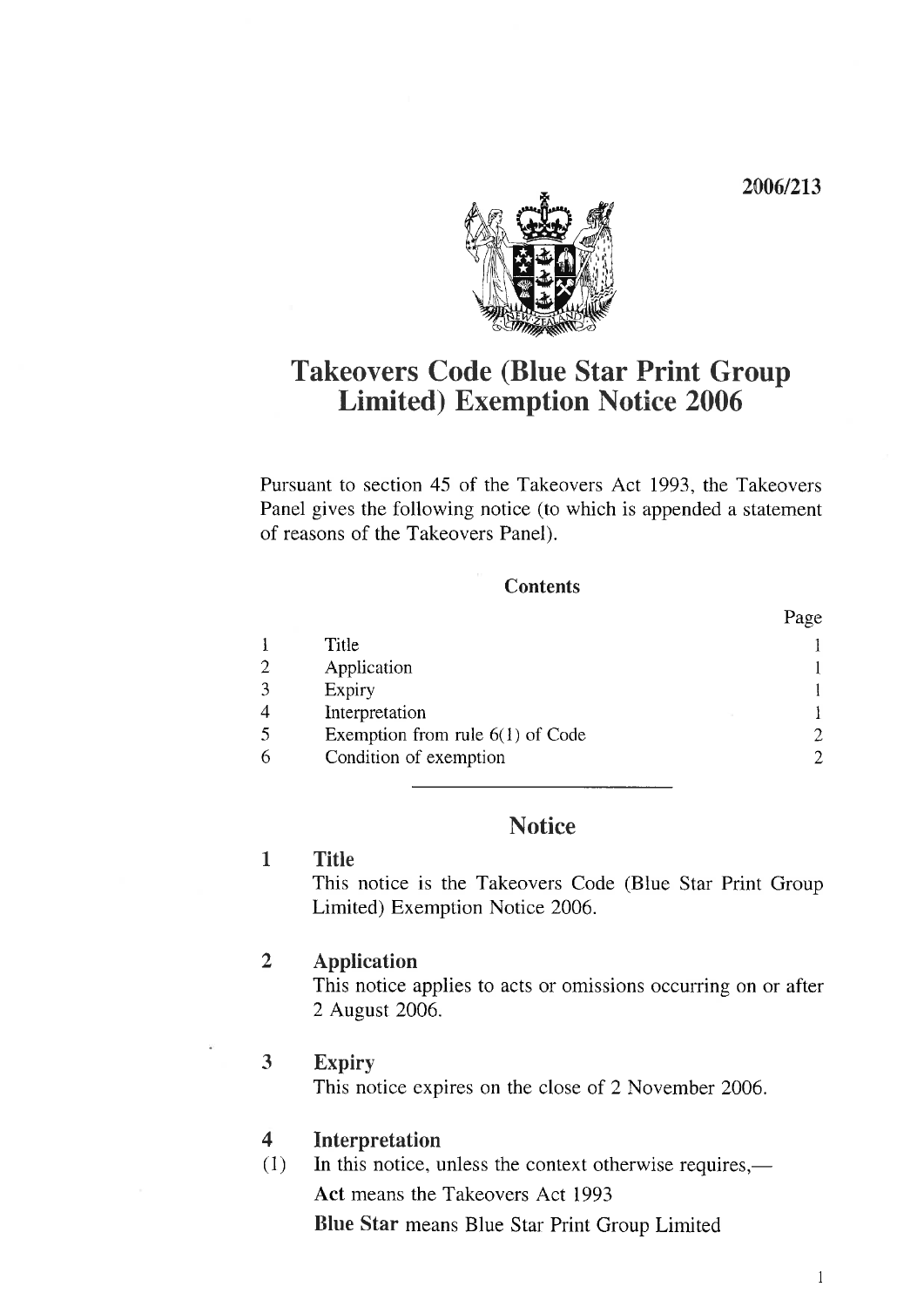buyback means the acquisition by Blue Star, and immediate cancellation, of 600 000 ordinary shares in Blue Star held by Keith William Brodie

Code means the Takeovers Code approved by the Takeovers Code Approval Order 2000 (SR 2000/210)

specified shareholders means the following holders of ordinary shares in Blue Star:

- (a) Graeme Brian Archer, Brian William Archer, and Carolyn Kay Treacy as trustees of the Graeme Archer Business Trust:
- (b) David John Jupe:
- (c) Noel Patrick Rogers:
- (d) Geoffrey Bruce Selig:
- (e) Glen Robin Climo:
- (f) Michael Kingston Shannon:
- (g) Russell John Hewitt:
- (h) Anthony Jonathan Hyams.
- (2) In this notice, a reference to a person increasing voting control is a reference to the person becoming the holder or controller of an increased percentage of the voting rights in Blue Star.
- (3) Any term or expression that is defined in the Act or the Code and used, but not defined, in this notice has the same meaning as in the Act or the Code.

#### 5 Exemption from rule 6(1) of Code

The specified shareholders are exempted from rule 6(1) of the Code in respect of any increase in their respective voting control as a result of the buyback.

#### 6 Condition of exemption

The exemption in clause 5 is subject to the condition that all shareholders in Blue Star consent to the buyback.

Dated at Auckland this 1st day of August 2006.

cl<sub>4</sub>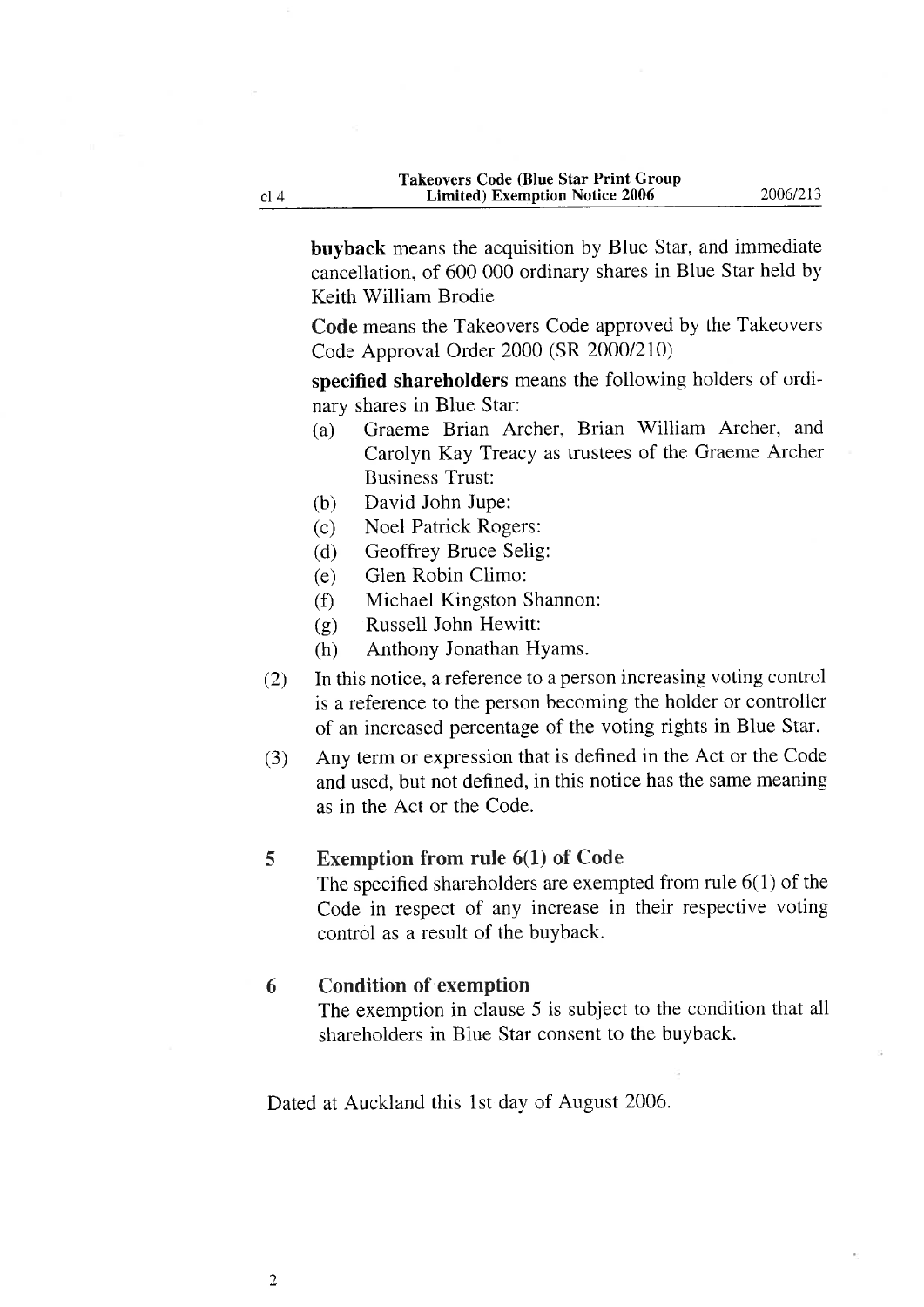2006/213

The Common Seal of the Takeovers Panel was affixed in the presence of-

[Seal]

J C King, Chairperson.

### Statement of reasons

This notice applies to acts or omissions occurring on or after 2 August 2006 and expires on 2 November 2006.

Blue Star Print Group Limited (Blue Star) is a code company by virtue of being party to a listing agreement with New Zealand Exchange Limited in respect of its capital bonds. Blue Star's ordinary shares are unlisted.

Blue Star has 12 holders of voting securities, all of whom are associates for the purposes of the Takeovers Code (the Code). The shareholders are either directors and senior managers of Blue Star, or indirectly connected to those directors and senior managers through trusts and companies. All shareholders are also parties to some form of shareholders' agreement. The largest shareholder holds 84.15% of the voting rights in Blue Star.

The Takeovers Panel has granted an exemption from rule 6(1) of the Code to certain shareholders in respect of any increase in their voting control in Blue Star as a result of a selective buyback. The exemption is subject to the condition that all shareholders consent to the buyback.

The Takeovers Panel considers that the exemption is appropriate and consistent with the objectives of the Code because—

- (a) Blue Star is a code company only as a result of having listed its capital bonds on the NZDX; and
- (b) all affected shareholders in Blue Star will have the opportunity to consent to the buyback; and
- (c) Blue Star's shareholders do not require all of the information and certifications required by the Code in respect of any increase in the voting control of other shareholders as a result